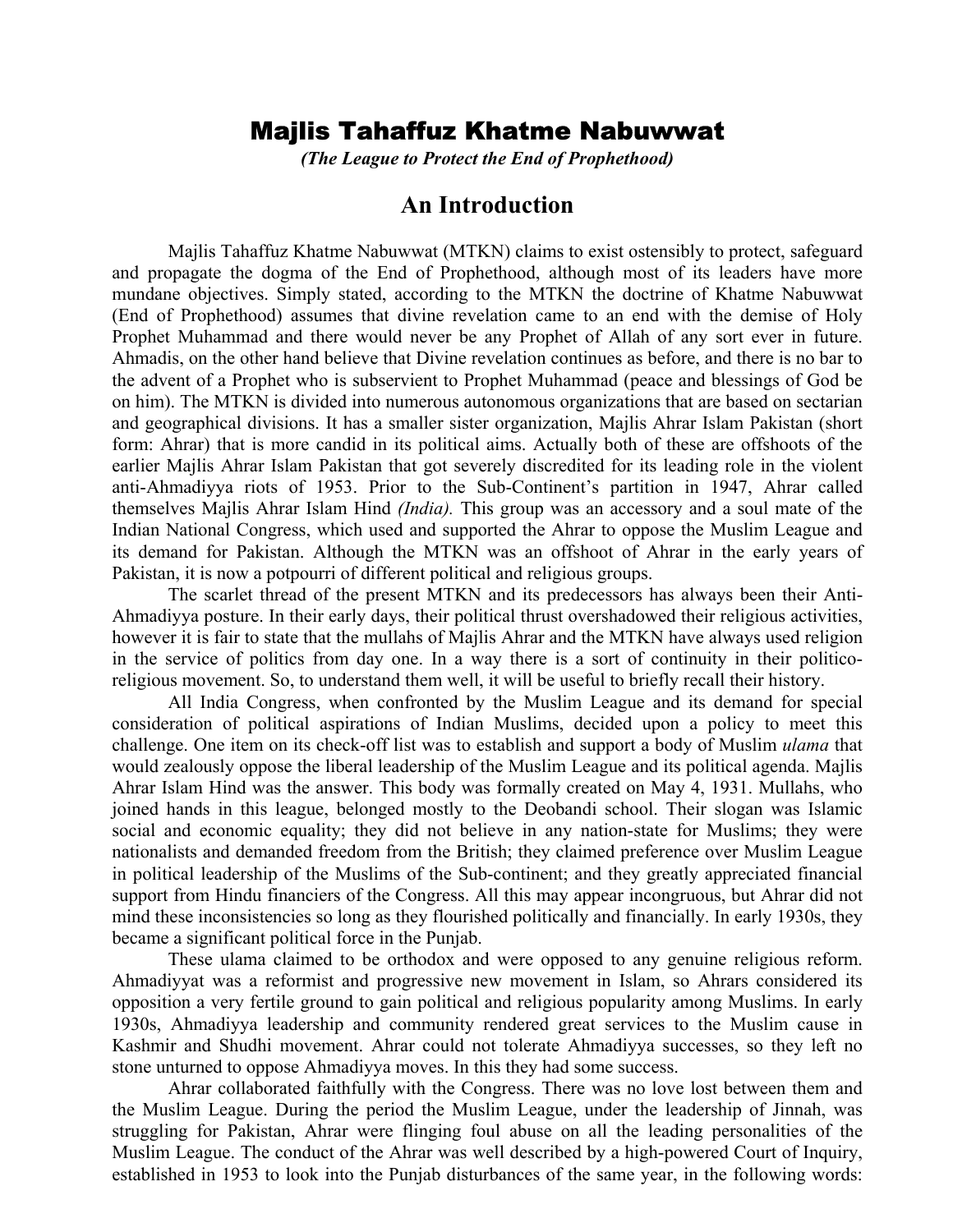"Islam was with them *(Ahrar)* a weapon which they could drop and pick up at pleasure to discomfit a political adversary. In their dealings with the Congress, religion was a private affair and nationalism their ideology. When they were pitted against the League, their sole consideration was Islam of which they had a monopoly from God, and the League was not only indifferent to but an enemy of Islam. To them Quaid-i-Azam (Jinnah) was Kafir-i-Azam (the great infidel)". (Page 254- 255 of the report)

 On Partition of the Sub-continent, the Ahrar came over to Pakistan as a defeated and frustrated party. They had lost all credibility with the Muslims. So they spent first few months here licking their wounds. But then they assembled together to plot their future course of action. They decided to pose themselves as a purely religious party. Political dividends would follow, they thought. Anti-Ahmadiyya stance was available to agitate the masses. Ahrar were already fully conscious of what the Munir Report later observed in 1954 after a great deal of harm had been done to the new-born state, that "If there is one thing which has been conclusively demonstrated in this inquiry, it is that provided you can persuade the masses to believe that something they are asked to do is religiously right or enjoined by religion, you can set them to any course of action, regardless of all considerations of discipline, loyalty, decency, morality or civic sense". (Page 231 of the Report) So these fake men of piety decided to arouse confessional passions of the masses on Ahmadiyya issue. They planned in depth and in detail, and took up preaching widely the gospel of hate. Ahrar were notorious for their great facility with rabble-rousing and ability to incite the public to commit violence. They freely used slander, profanity, fiery slogans and dramatics to promote their cause. They charted a list of demands against the Ahmadiyya Community, including the removal of Sir Zafrullah Khan the able Ahmadi foreign minister of the Central Government and declaration of Ahmadis as a non-Muslim minority on the basis of the End of Prophethood. By 1953, their movement had gained an ugly momentum in the Punjab, and Mr Mumtaz Daultana, the sly chief minister of this province took steps not only to covertly support the movement but also to divert it to Karachi, so that the Prime Minister Khawaja Nazim-ud-Din might be dislodged in the intense confusion - to make room for Daultana's promotion. As planned, the movement turned violent in the first quarter of 1953. Ahmadis were murdered only for their faith, their houses were burnt, their properties were looted and a general and almost complete breakdown of law and order occurred. For a while the city of Lahore was disconnected by rail link from the rest of country. Police officers were murdered by mobs and official vehicles were set on fire. When the civil administration became paralyzed in the city, Lahore was handed over to the army and the first-ever martial law in the country was declared on March 6, 1953. As a result, Daultana's government fell in the Punjab and subsequently Nazim-ud-Din's government at the Centre. The army acted firmly, and the violence and rioting came to an end within a few days and peace was restored.

 A special Act was subsequently passed constituting a Court of Inquiry to investigate the causes, the events and the circumstances leading to the imposition of Martial Law. Justice Muhammad Munir was nominated its President while Justice Kayani was the Member. These worthy judges produced a 387-page report, which has come to be called 'Munir Report'. It has been justifiably called a 'great document' and a 'historical document'. It has been quoted in this Brief as well. It makes interesting and useful reading in that it makes clairvoyant observations and offers very valuable suggestions in the context of politico-religious ground realities in this country. The Committee ended its Report with the following: "….and it is our deep convictions that if the Ahrar (the leading party) had been treated as pure question of law and order, without any political considerations, one District Magistrate and one Superintendent of Police could have dealt with them. Consequently we are prompted by something that they call a human conscience to inquire whether in our present state of political development, the administrative problems of law and order cannot be divorced from a democratic bed-fellow called a ministerial government which is so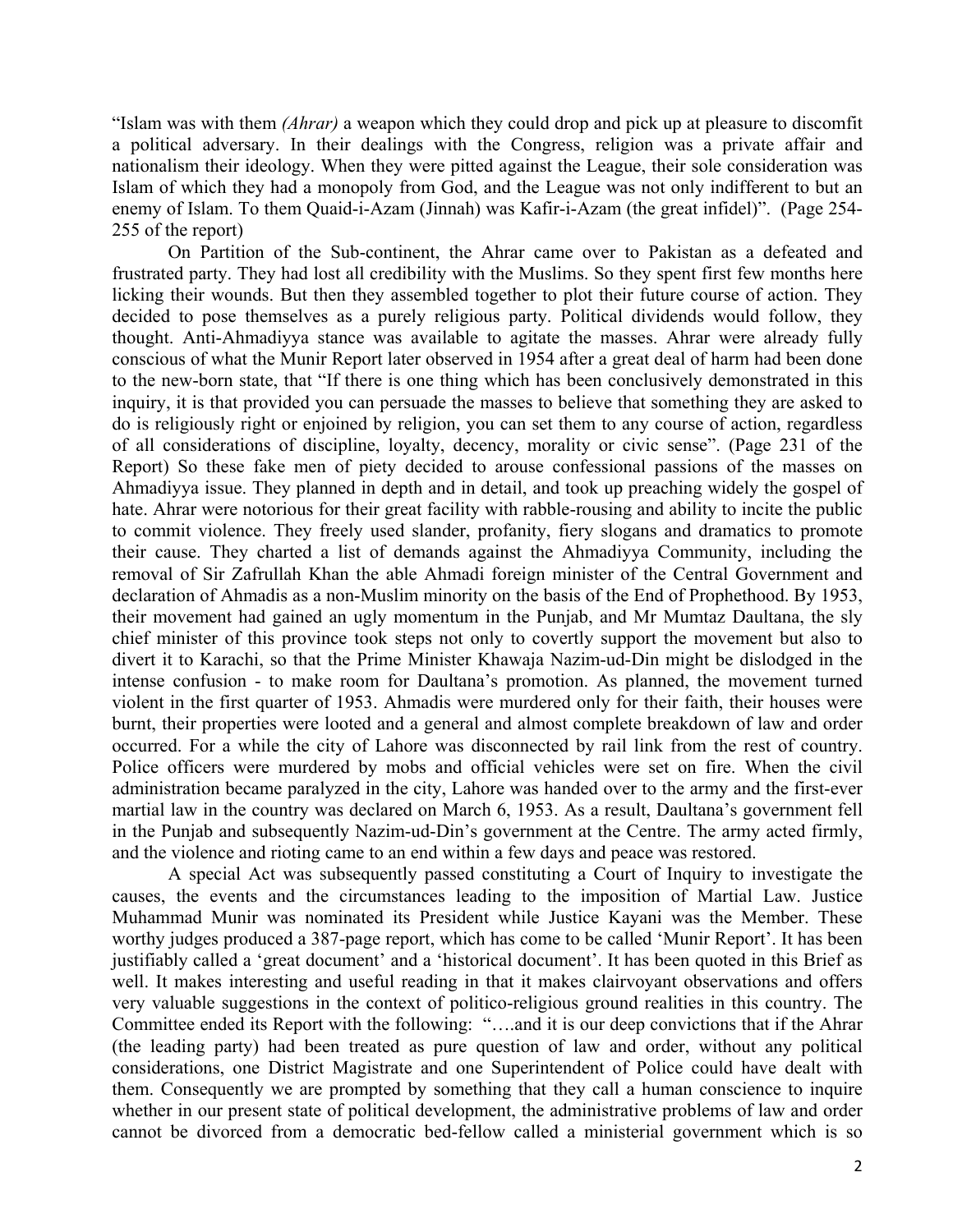remorselessly haunted by political nightmares. But if democracy means the subordination of law and order to political ends then Allah knoweth best and we end our report." P. 387

 The Munir Report exposed the Ahrar once again and discredited them thoroughly. It became clear that these mullahs were fanatics, sectarian extremists, religious zealots, bigots and politicoreligious thugs who indulged in fabrication, tongue lashing, militant sectarianism, political black mailing and extremely harmful agitation to achieve their ignoble objectives. But the Ahrar, as discovered by the Munir Report, "… are not made of that stuff (to repent), and seasoned agitators as they are, having had experience of championing and conducting many an agitation" began to think of an outlet for their activities once again in the new surroundings. They had already established Majlis Tahaffuz Khatme Nubuwwat (the MTKN) prior to 1953 agitation as a platform to coordinate their ideological drive to propagandize the dogma of the End of Prophethood. Now that Ahrar had come to disgrace in post-agitation 1954, they decided to change their uniform. They held a meeting at the residence of Ataullah Shah Bokhari, their leading mullah, on 20/21 April 1954 at Multan and made important decisions. Accordingly their leaders, Ataullah Shah Bokhari, Qazi Ehsan Shuja Abadi and Muhammad Ali Jallandhry switched over to the MTKN and took over its leadership. The second tier leaders stayed on as Ahrar. The two organizations decided to co-operate and provide mutual support. The MTKN, under new leadership expanded its branches, madrassas and activities, and with the passage of time became strong and noteworthy by 1974 when Mr Bhutto, a political hustler, needed them. During the interim period, Deobandi and Wahabi mullahs of the MTKN developed confidential and cordial relationship with the Saudi regime and Kuwaiti officials, and carved influence in the Saudi-based Rabita Alam Islami, the World Muslim League. This provided them with the required funds and some stature.

 In 1974, Mr Bhutto decided, for his own political reasons, to move against Ahmadis. The MTKN had already been agitating and putting pressure on various governments to declare Ahmadis a Non-Muslim minority. Bhutto, who had little inclination towards religion, joined hand with MTKN clerics to precipitate countrywide anti-Ahmadiyya riots. This again resulted in great loss to Ahmadis. Many Ahmadis were murdered all over the country, their homes were set alight and their properties were looted. These riots gave an excuse to Bhutto to yield to mullahs' demand to impose the status of Non-Muslim minority on Ahmadis. The MTKN was delighted to have its main demand accepted by the state. From this springboard it would be able to jump to greater successes against the beleaguered Ahmadiyya Community. The event also helped them acquire greater space in the country's power politics, and they could now boast of being a power to be reckoned with. There were confirmed reports that King Faisal of Saudi Arabia played an important role in getting Ahmadis declared a non-Muslim minority.

 It should have been expected that mullahs of the MTKN would calm down after this major achievement. But that was not to be. The mullah's appetite for politics and power is enormous, and he would not rest till he becomes all-powerful. Mullahs were soon complaining that Ahmadis' freedom of faith was still intact as they called themselves Muslim despite the legal writ; they preached their faith; they still had appointments in public sector etc. So the MTKN expanded its list of demands (a list is placed at Appendix IV) and demanded that Ahmadis be prevented from the use of mosques, and be forbidden to name their children after Muhammad and Ahmad etc. They also demanded that apostates be put to death. Now General Zia was the dictator president of Pakistan. Mr Bhutto had been hanged by him. By 1984, the population had become restive and was groaning under the military rule. Zia, son of a mullah, turned to Islam in a big way to bolster his political standing. He took a number of steps to superficially Islamize the country. He appointed Maulana Zafar Ahmad Ansari, a leading activist of the MTKN and Ahrar to head a Committee to advise on political reforms; the Ansari Committee recommended that in an Islamic state there was no need of a parliament nor any room for an opposition party. The Ahmadiyya issue appeared consistently on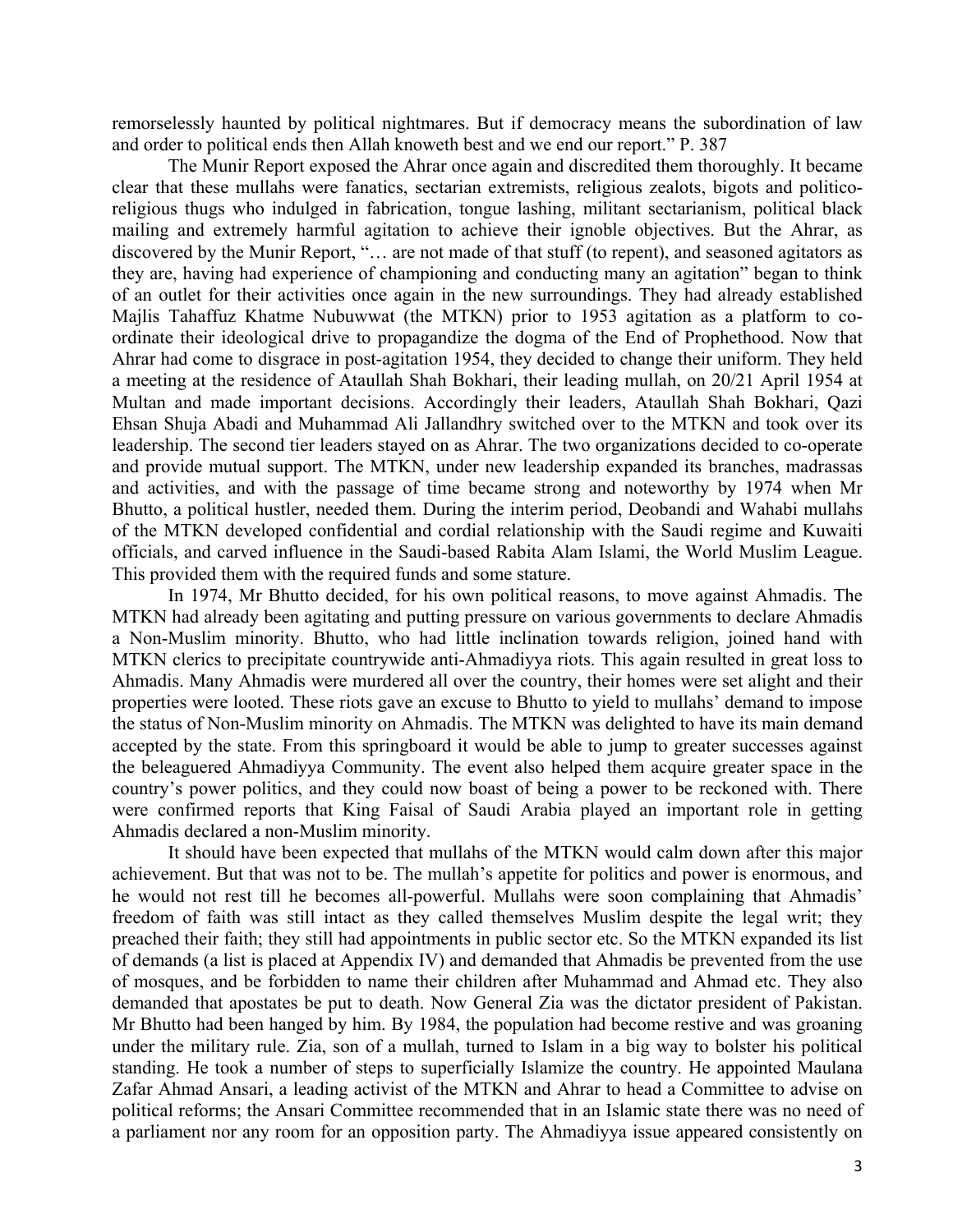the radar screen of Zia's politics. So, he struck all of a sudden on April 26, 1984, when he issued the notorious Ordinance XX that severely restricted freedom of faith for Ahmadis and made routines of their daily lives a crime in the eyes of the law. The new law also placed severe restrictions on Ahmadis' press and publications. The ordinance undisguisedly encouraged the civil society in Pakistan to oppress and persecute Ahmadis. It opened floodgates of tyranny against them; they remain open to-date and deliver vast amounts of evil and mischief against the peace-loving community. The MTKN is entirely happy with this violation of Ahmadis' human rights, but deems that still more should be done in this field.

 The MTKN had another noteworthy success in post-Zia period. It prevailed upon Mian brothers of Lahore in 1998/1999 to change the name of Rabwah, the Ahmadiyya headquarters town in Pakistan, to Chenab Nagar, against the wishes of 95% population of the town. The MTKN remains relentlessly active in the implementation of anti-Ahmadiyya Ordinance XX. At the same time it wants to break new grounds, for example it demands that the penalty of death be legislated for apostasy. The mullahs use the MTKN's platform to put up a unified and determined resistance to any change in the so-called Islamic laws like the Blasphemy Law and the Hudood ordinance. In addition, mullahs find it very convenient to indulge in anti-west rhetoric and provide full support to Jihadi agenda at the MTKN conferences. In the year 2000 when President Musharraf proposed some minor changes in the procedure of implementation of the Blasphemy law, the MTKN played a leading role in opposing the intended change. The President made a hasty retreat.

The MTKN mullahs take great delight in attacking the Ahmadiyya interpretation of Islamic Jihad. They insist on sticking to the common and medieval understanding of this doctrine. As a result, violence, bloodshed and terror in the name of religion are an important part of their philosophy and policy. They preach and propagate it overtly in their rhetoric from the MTKN platform, and it is reasonable to believe that they use it covertly in implementation of action plans of their respective organizations. They fully supported the Taliban regime in Afghanistan, and consider worldwide Jihadi activities a meritorious religious duty. On this subject, the views of Qazi Hussain Ahmad, Maulana Fazlur Rahman, Mufti Saeed, Sajid Mir, Masud Azhar, Azam Tariq, Khan Muhammad, Hafiz Shafiqur Rehman, Ata-ul-Mohaiman Bokhari, Sahibzada Saeed ur Rehman, Yusuf Bannori, Mufti Shamzai, Dr Asrar Ahmad, Manzoor Chiniot etc are well known, and they all have been on the list of speakers at the MTKN conferences. Obviously, they do not call this phenomenon terrorism, but the world opinion and saner elements of society in Pakistan are not convinced.

 The MTKN has a number of off shoots e.g. the International Tahaffuz Khatme Nabuwwat Movement, the Khatme Nabuwwat Council UK, and the Alami Majlis Tahaffuz Khatme Nabuwwat that has its sub-branches, called, 1) Khatme Nabuwwat Centre of Europe 2), Jamiat Ulamae Bartania and 3) Jamiat Ittehad ul Muslemeen. In addition to these, a number of other Islamic groups in Pakistan have their own wings of Khatme Nabuwwat. This helps them acquire funds from various sources and also operate under the safety umbrella of a religious doctrine. Further useful information on the MTKN is given in Appendices to this brief.

The MTKN has played a significant role in spreading sectarian mischief, even violence outside Pakistan. Anti-Ahmadiyya tension and riots in Indonesia in September 2002 were preceded by meetings and seminars of mullahs, in which Mullah Abdul Rasyid Hafizh Makki, a top leader of the MTKN participated and played an advisory role. Also the MTKN mullahs actively stoked anti-Ahmadiyya fire in Bangladesh in 2003, as also in earlier years. The Daily Star of Dhaka reported on November 18, 2003: "At least 70 members of Kadiani families at Uttarbhabanipure are languishing holed up in their houses as village leaders have called for death to all Kadianis on the Eid day if they do not embrace Islam by then……….Moulana Abdur Razzak reportedly issued the Fatwa". The same paper reported on January 15, 2004 that anti-Ahmadiyya rally was planned for (the next)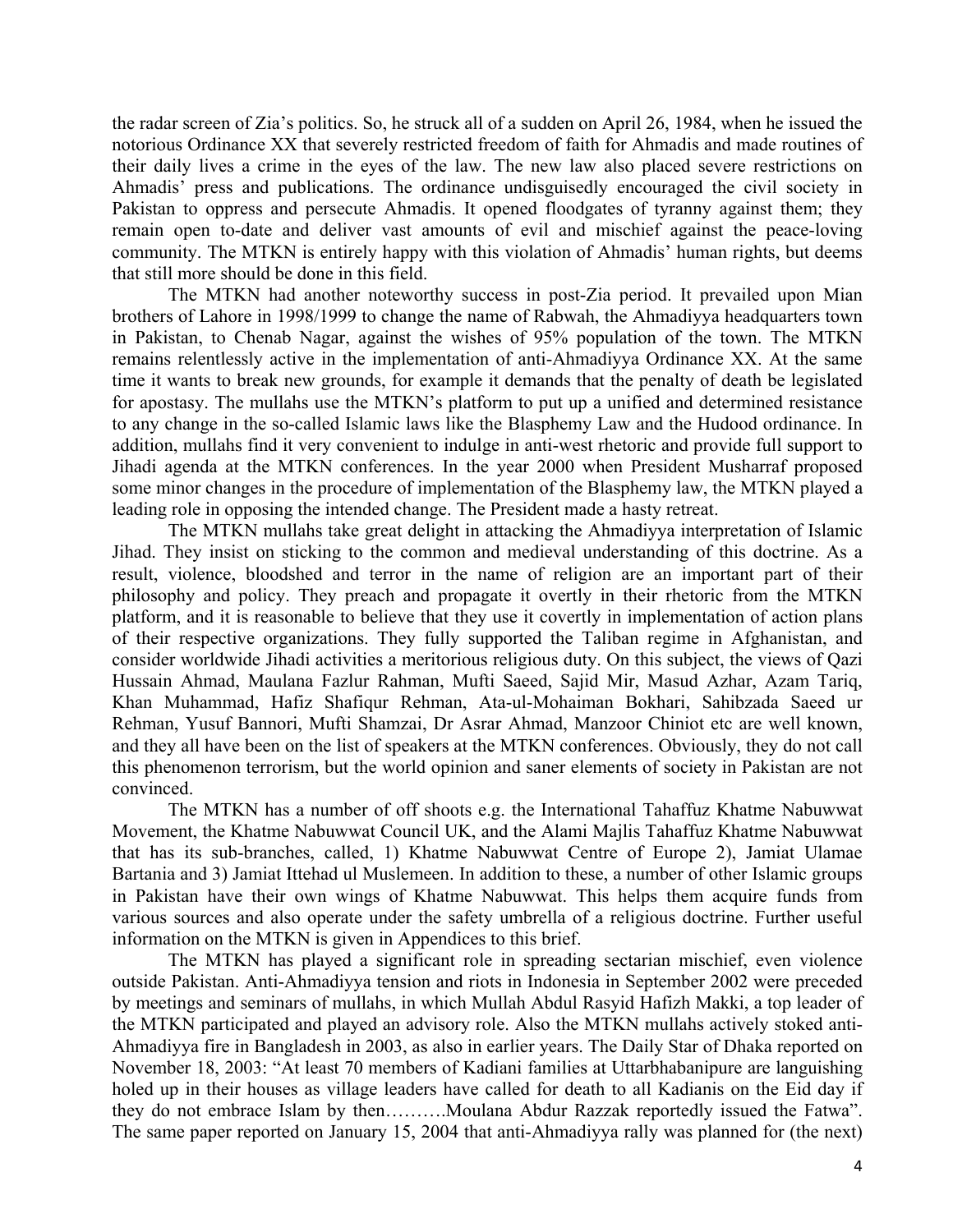Friday and hardliners from Pakistan were to join. According to Pakistani press, Mullah Manzoor Chinioti was scheduled to leave for Bangladesh in April 2004, but he fell ill and could not go as he died shortly afterwards. At the end of 2003, Ahmadiyya mosque at Tejgaon was attacked, and president of Ahmadiyya community, Jessore was murdered in Bangladesh. In earlier years numerous Ahmadis were assassinated there only for their faith. Taking the lead from Pakistani MTKN, Bangladesh hardliner mullahs urged their government to legislate identical anti-Ahmadi laws in Bangladesh. Consequently, the government banned all Ahmadiyya publications in Bangladesh on January 8, 2004. The MTKN mullahs also remain active in western Europe where they hold regular conferences, especially the UK, and promote hate and extremism.

 While describing the mullahs of Ahrari and Khatme Nabuwwat factions, this brief had to resort to apparently harsh words, but these are essential to state facts just as the great judges observed in their historical Report: "The conduct of Ahrar calls for the strongest comment and is especially reprehensible. We can use no milder word – for the reason that they debased a religious issue by pressing it into service for a temporal purpose and exploited religious susceptibilities and sentiments of the people for their personal ends." (Report p. 257)

 All the mullahs of various Khatme Nabuwwat organizations have many things in common. They are a highly stigmatized group. They are against reform and remain committed to medieval interpretation of Islam. They are rabidly anti-Ahmadiyya, and use religion extensively in search of political space and power in society. They are competent agitators, and if unchecked will undertake even genocide. Their ultimate aim is to wield political power so they use the Khatme Nabuwwat platform freely to hurl abuse against the government at home and its allies abroad.

 The Munir Report observed on its page 286: "……..in this God-gifted State of Pakistan there are careers for every body - political brigands and adventurer, even non-entities". The worthy judges made this apt remark in the course of describing the events precipitated by the Khatme Nabuwwat Movement launched by Ahrar in 1953. More than half a century later, the remark is true today as it was then.

#### **2004 CE**

#### **Appendices:**

Appendix I: Lineage tree of the MTKN Appendix II: Basic structure of some branches of the MTKN Appendix III: Press and Publication of the Alami MTKN Appendix IV: Demands of the MTKN Appendix V: The MTKN's plan of action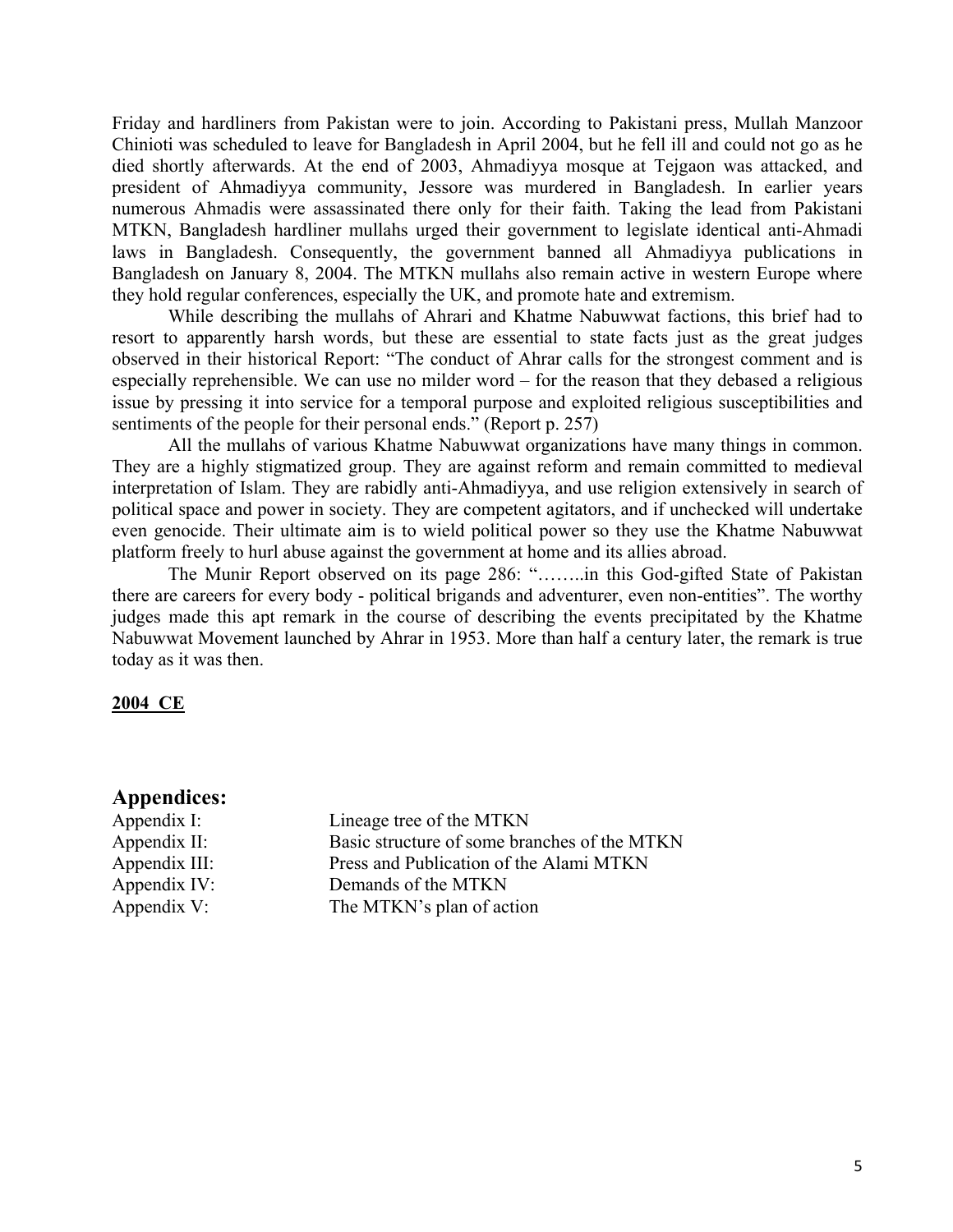## **Appendix I**

# **Lineage Tree of the MTKN**



- ¾ Pasban Khatme Nabuwwat
- ¾ Tehrik Tahaffuz Khatme Nabuwwat
- ¾ Minhajul Quran Khatme Nabuwwat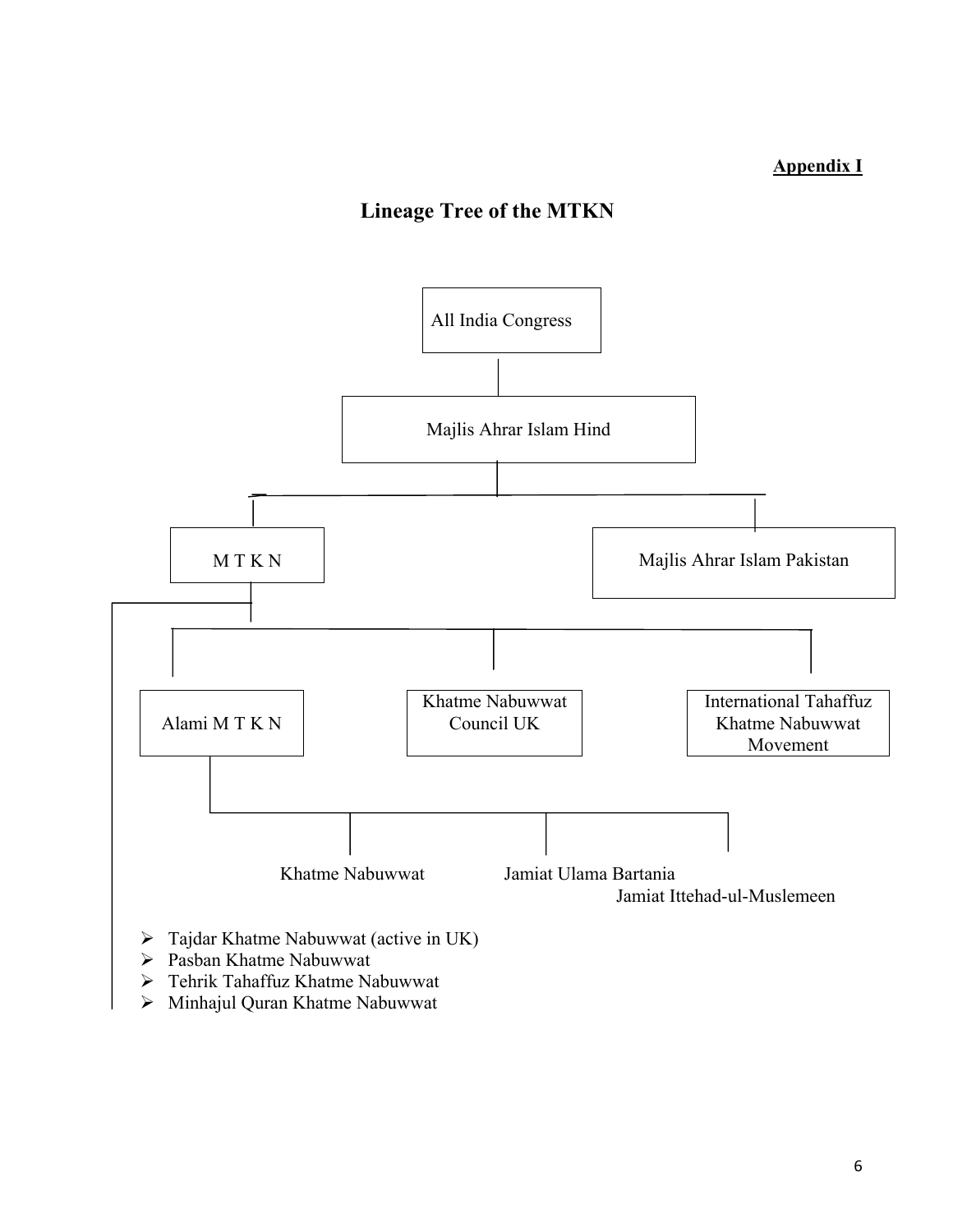## **Appendix II**

## **The MTKN - its Branches, Leadership, Addresses etc**

#### **Alami Majlis Tahaffuz Khatme Nabuwwat**

#### *Ledership*

| $\mathbf{1}_{-}$ | Khan Muhammad, The Central Amir (Dead)                      |
|------------------|-------------------------------------------------------------|
|                  | Present Amir is now Aziz ur Rahman Jallandhri               |
| 2.               | Nafis ul Hussaini, Deputy Central Amir                      |
| 3.               | Aziz ur Rehman Jallandhri, Nazim Ala (The Director General) |
| $\overline{4}$   | Allah Wasaya, The editor of the weekly Khatme Nabuwwat      |

*Other full time leaders:* Akram Toofani, Dr Abdur Razzaq Askandar, Ahmad Mian Hamadi, Nazir Ahmad Taunswi, Manzur Ahmad Alhussaini, Saeed Jalalpuri, Tariq Mahmud, Isamail Shuja Abadi, Athar Azim

## *Headquarters:*

|                | Hazuri Bagh Rd. Multan<br>Phone: 514122, 583486   |
|----------------|---------------------------------------------------|
|                | Fax: 542277                                       |
| Karachi office |                                                   |
|                | Jame Masjid Bab al Rahmat, M A Jinnah Rd. Karachi |
|                | Ph: 021 7780337                                   |
|                | Fax: 021 7780340                                  |
| London Office  |                                                   |
|                | 35 Stockwell green                                |
|                | London SWG 9HZ                                    |
|                | Ph: 0207-737-8199                                 |

*Other Offices:* 1. Bannori Town, Karachi 2. Latifabad at Hyderabad 3. GT Rd. Sukker 4. Muslim Town, Lahore 5. Circular Rd, Lahore, 6. Sialkot Gate, Gujranwala 7. G 6/1 Islamabad 8. Art School Rd, Quetta

#### *Activities:*

Alami MTKN claims the following activities:

- 1. It has 50 offices/ centers in Pakistan and abroad.
- 2. It prints literature worth millions of rupees in Urdu, Arabic, English and other languages and distributes free worldwide.
- 3. It owns and operates two large madrassas and mosques at Chenab Nagar (Rabwah).
- 4. At its central location in Multan, a seminary, madrassah and a publishing house are functioning.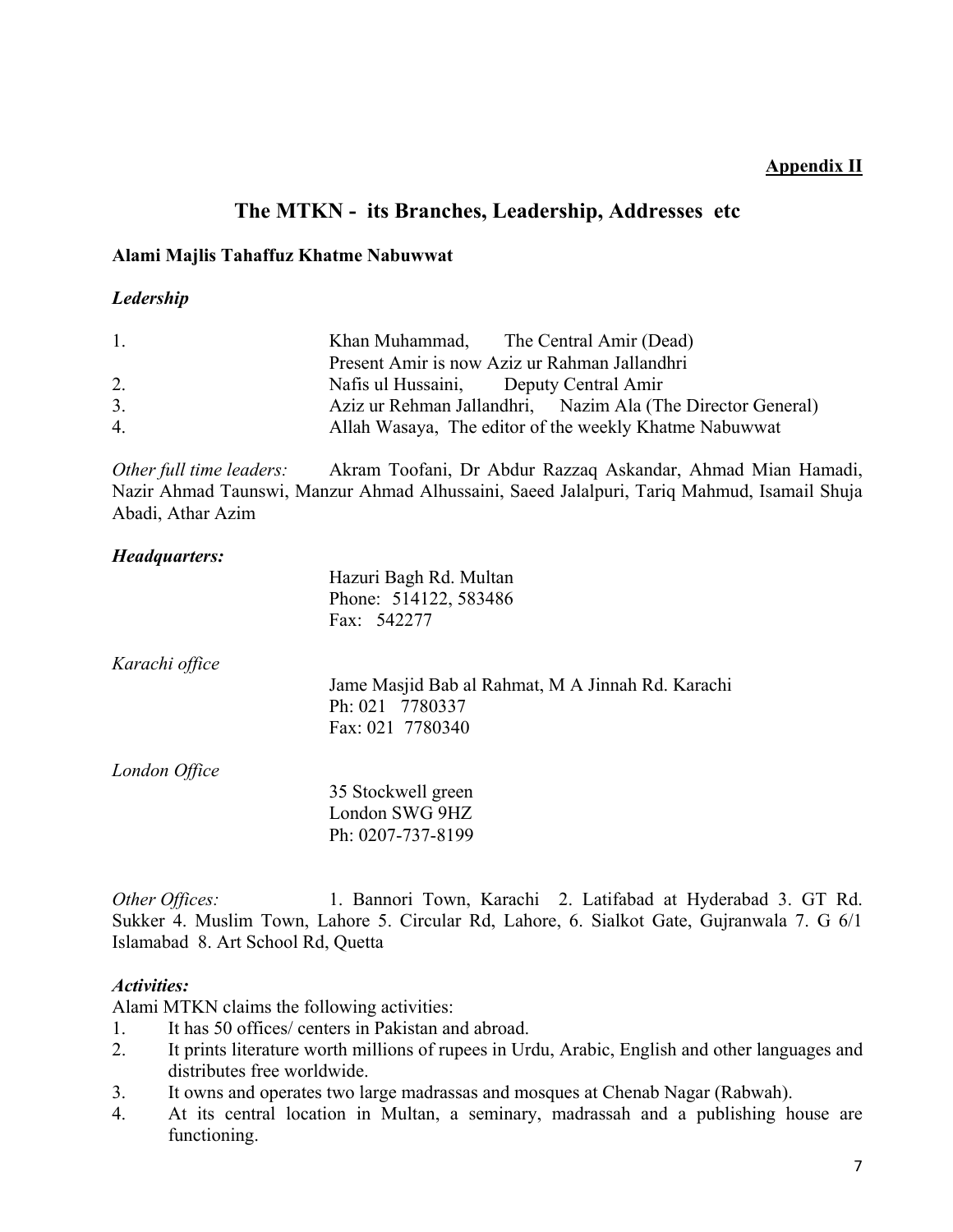- 5. It provides support to numerous on going litigations (criminal and non-criminal) between Qadianis and Muslims.
- 6. Its missionaries undertake tours within Pakistan and abroad during the year.
- 7. It organizes its annual conference in the UK; it also arranged numerous conferences in the US.

(*Back page of the Weekly Khatme Nabuwwat – 9,15 January 2004)* 

| Accounts: |                                          |  |
|-----------|------------------------------------------|--|
|           | <b>UBL 3464</b><br>Harm Gate, Multan     |  |
|           | PB-310 Hussain Agahi, Multan<br>NBL 7734 |  |
|           | NBL 300487-9 M A Jinnah Rd. Karachi      |  |
|           | ABL 927-2 Bannori Town, Karachi          |  |
| Madrassa: | Dar ul Huda, Bhakkar                     |  |
| Website:  | http://www. Khatme-nubuwwat.org          |  |
|           | http://www.Khatme-e-nubuwwat.com         |  |

#### **International Khatme Nabuwwat Movement**

Secretary General: Maulvi Manzoor A Chinioti *(Since dead in June 2004. His son, Ilyas Chinioti has inherited his father's clerical functions)* 

| Address: | Idara Markazia Dawat-o-Irshad, Chiniot Pakistan |
|----------|-------------------------------------------------|
|          | Phone: 0466 332820                              |
|          | Fax: 0466 331330                                |
| $-$      |                                                 |

E-mail: chiniot @ fsd. comsats. net. pk

#### **Pasban Khatme Nabuwwat**

| Address:                 | Darul Aloom Hanafia, Liberty Market, Lahore |
|--------------------------|---------------------------------------------|
| Patron:                  | Sahibzada Saeed ur Rahman Ahmad             |
| Director:                | Mumtaz Awan                                 |
| President Lahore branch: | Hafiz Shuaib ur Rahman                      |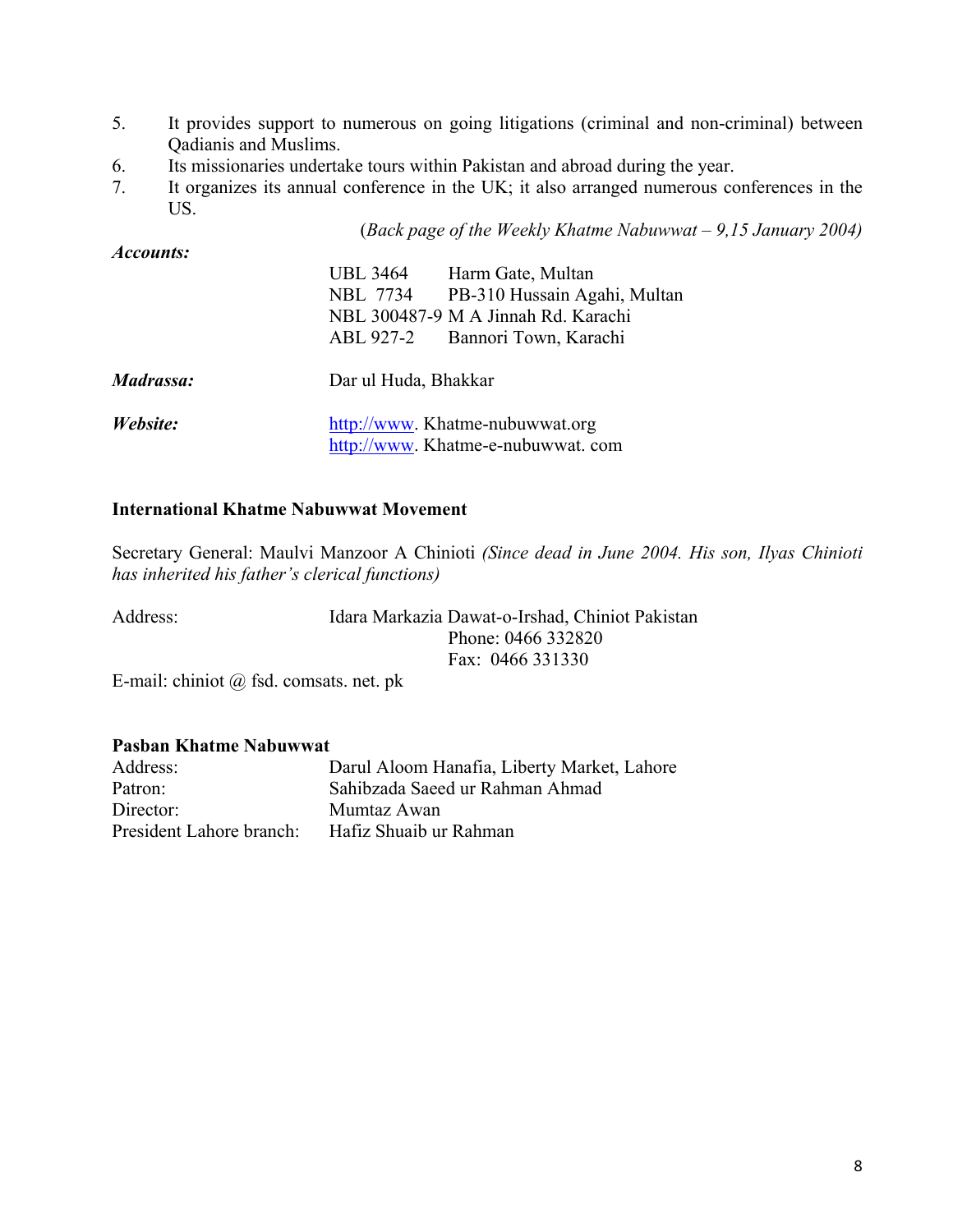#### **Appendix: III**

## **Press and Publications of the MTKN**

| Khatm-e-Nabuwwat | <b>Weekly</b>                         |
|------------------|---------------------------------------|
| Editor:          | Aziz ur Rahman Jallandhri             |
| Office:          | Jame Masjid Bab-ur-Rehman Old Numaish |
|                  | M A Jinnah Rd. KARACHI                |
|                  |                                       |

**Laulak Monthly**  Office : Hazuri Bagh Rd. MULTAN

#### NOTE:

The MTKN has a large publications department for which it has employed several full-time paid writers and assistants. This department has produced more than one hundred pamphlets whose contents are nothing short of rabid. Apart from that, a series of anti-Ahmadiyya books, called 'Tarikh (History) Tahaffuz Khatme Nabuwwat Series' has been produced. These are dedicated to their heroes; one of these is the disgraced Pakistani nuclear scientist, Abdul Qadeer Khan; translation of the dedication statement in his honor is given at the end of this appendix. Apart from this series, a number of other books have been produced by this department. Their language is extremely provocative and hurtful. Just to give an example of the contents of these books, one para from their book 'Tahaffuz Khatme Nabuwwat" (safeguarding the End of Prophethood) is translated below; it introduces Hadrat Mirza Ghulam Ahmad of Qadian, the holy founder of Ahmadiyyat as:

**" Calumniator, cursed character, powerful slanderer, thief of Prophethood, falsehood personified - lace of the Englishman's shoe, slave of his desires - dirty in thought and abject in habits – mean by nature, ugly - half witted, abominable features – awkward in gait, one-eyed - sharp in unbelief, dark at heart - man without conscience, Frankish slave - enemy of the prophet, shower of abuse - dark night of apostasy of faith - beggar at the door of the English, covetous of wealth** 

**- suffering from hypocrisy, butcher of morality - falsehood personified, bereft of decency - worthy of contempt, Imam of fraud and deception - favorite of Lucifer, leader of apostates - master of heresy, denier of Hadith - condemned for ever, traitor, son of traitor - Crumb eater of the British, the great infidel - in love with Queen Victoria's lock of hair, spokesman of Musailma, the liar - sign of Aswad Ansi, supporting evidence of unbelief - a duplicate Satan, enemy of the Quran - founder of Qadiani mischief, a satanic personality - his name was Mirza Qadiani."** *Translation vide lexicon Urdu English Dictionary (Feroz sons Ltd)*

Page 122 of "Tahaffuz Khatme Nabuwwat" by Muhammad Tahir Razzaq, published by the Alami MTKN, Multan, 3<sup>rd</sup> edition.

#### **Dedication of an MTKN book**

In August 1998, Muhammad Mateen Khalid, a writer on the pay roll of Alami the MTKN wrote a book 'Traitor of Pakistan' about Dr. Abdus Salam, once Director of International Study Centre of Theoretical Physics, Trieste, ITALY, a Nobel laureate, and an Ahmadi Muslim by faith. The book was published by the Alami MTKN, Hazuri Bagh Rd, Multan. The author dedicated his book to Dr Abdul Qadeer Khan, who later on faced disgrace for his clandestine activities to proliferate nuclear weapons technology. English translation of the citation is given below: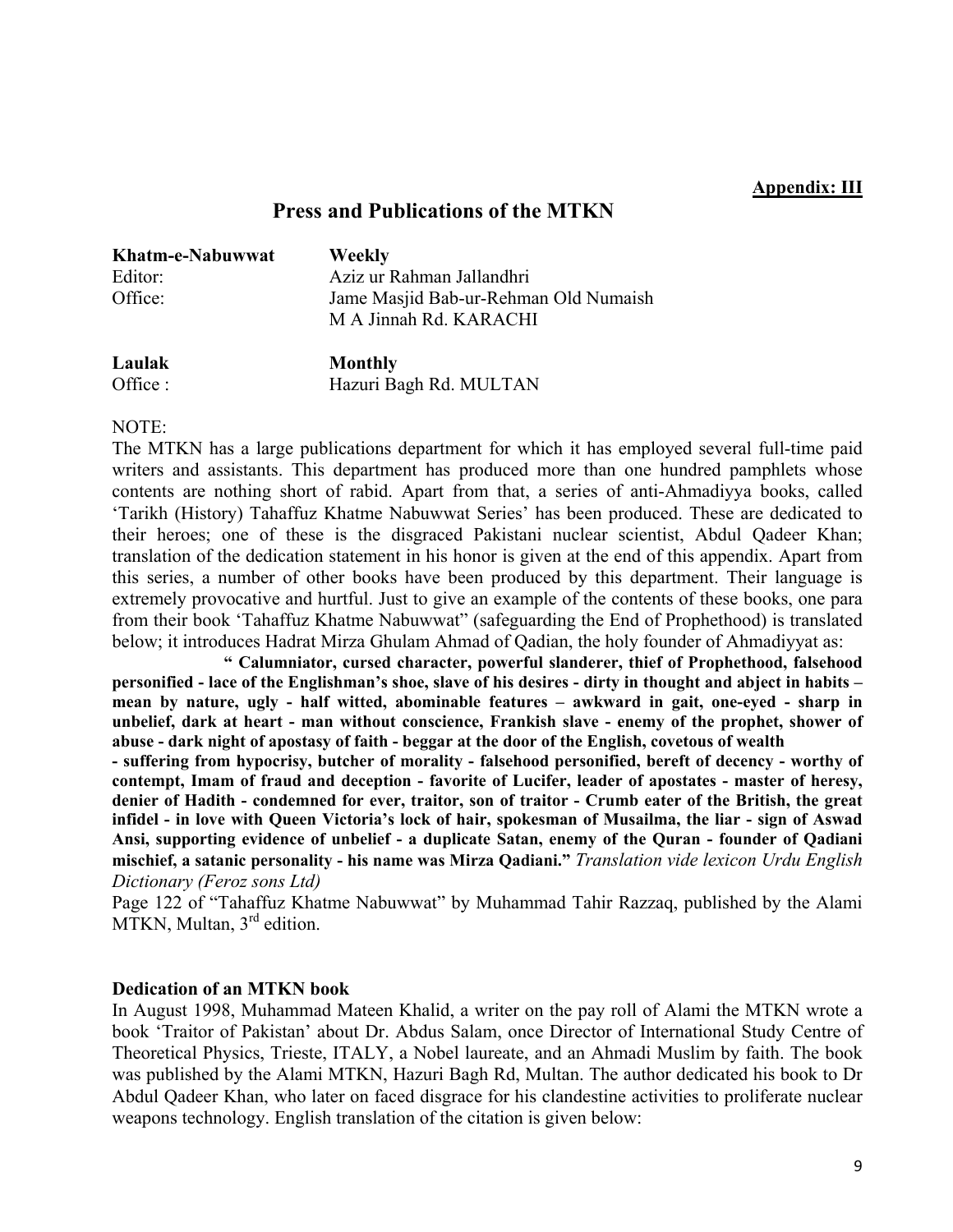# **Dedication**

To

## **Dr Abdul Qadeer Khan**

the August Son of Islam, Benefactor of Pakistan, a Great Nuclear Scientist of International Repute

- $\triangleright$  Even Nobel Prize is not adequate to recognize his lasting contribution,
- $\triangleright$  Who got Pakistan world recognition as the 7<sup>th</sup> nuclear state,
- $\triangleright$  No temptation or threat could bar him from his love for Pakistan,
- $\triangleright$  Who made anti-Pakistan forces lose sleep at night,
- ¾ Who is immensely loved by every Pakistani, and is greatly hated by every Qadiani, because he has turned Pakistan into an invincible country that goes against aims and objects of Qadianis.

*From where shall we bring another one like thee?*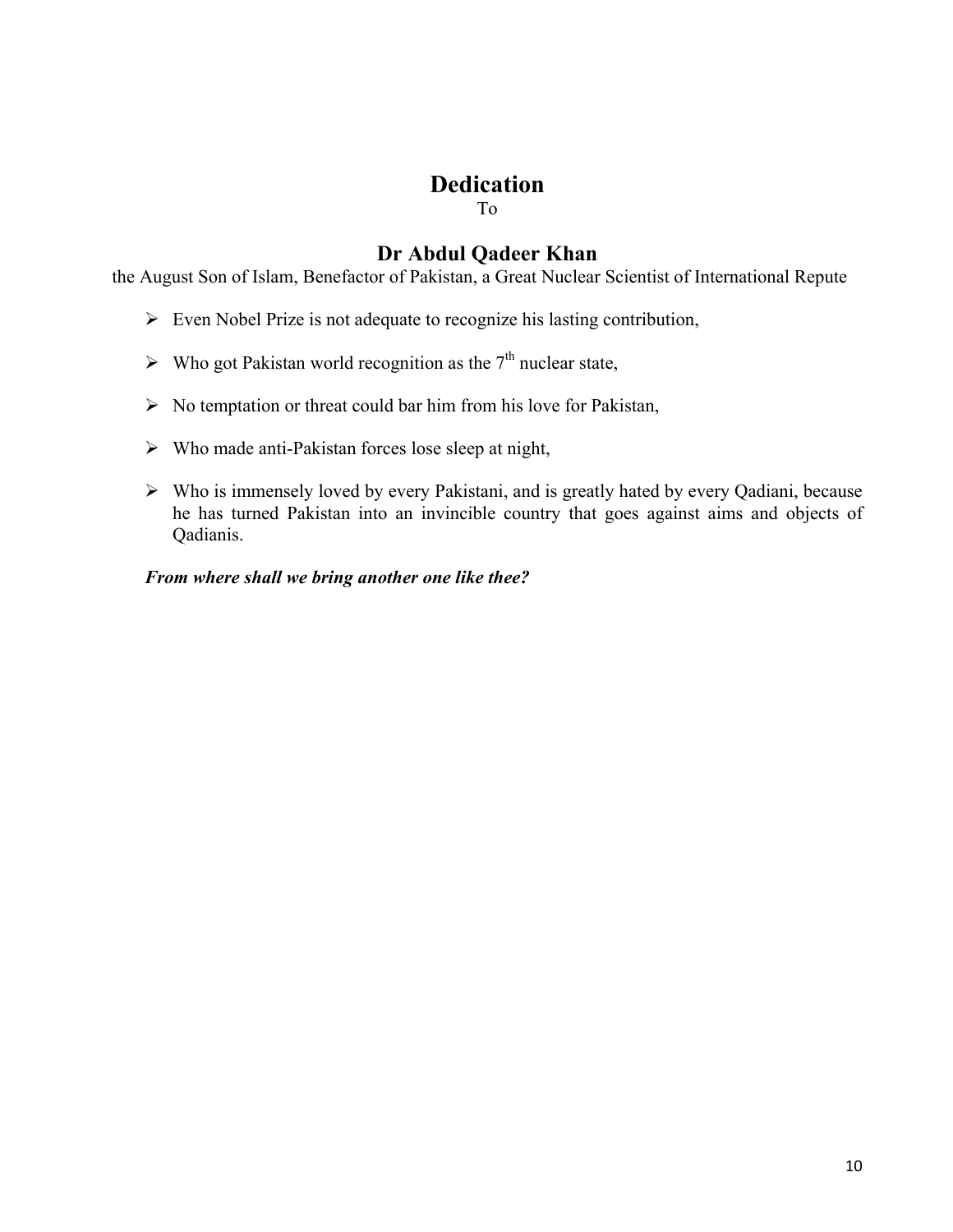## **Appendix IV**

## **Demands of the MTKN**

Prior to 1953, Ahrar and the MTKN had the following three major demands:

- 1. Ahmadis should be declared a non-Muslim minority,
- 2. Chaudhry Zafrullah Khan should be removed from the office of Foreign Minister,
- 3. Ahmadis should be removed from all key posts.

With the passage of time, as their demands are met by different governments, they keep on adding fresh to the list. Consequently, the current list is a long one. Hereunder some demands from this long list are reproduced below from a book, *Tahaffuz Khatme Nabuwwat*, written by Muhammad Tahir Razzaq, and published by the Alami MTKN, Multan:

- 1. The Sharia punishment for Apostasy be implemented…*Qadianis are apostates and heretics, and as per Islamic Sharia all apostates and heretics must be put to death.* (P. 333)
- 2. Qadianis may be given jobs in public sector but only in proportion to their numbers. All the extra job-holding Qadianis should be fired from their jobs… also, in view of the country's defense, Qadianis should be fired from key posts. (P. 334)
- 3. *The Government of Pakistan is duty bound to dismiss all Qadianis from the Armed forces of Pakistan, as they are rebellious to Jihad.* (P.334)
- 4. The government is duty bound that important departments like the Pakistan Atomic Energy Commission, Kahuta Atomic Power Plant, General Headquarters, Ministries of Defense and Foreign Affairs be cleansed of these traitors of the country. (P. 335)
- 5. *An immediate military operation he undertaken in Rabwah.* All the criminals should be arrested. Arms should be recovered. Qadiani offices should be sealed. All secret plans and documents at the Qasre Khilafat (the residence of the Caliph) should be recovered. Also, all literature that is anti-Islam and anti-Pakistan should be confiscated. (P.335)
- 6. *Qadiani Auqaf (charitable and community endowments) should be taken over by the government* (P. 339)
- 7. Qadiani Jamaat (organization and community) should be declared outside the law… they do not recognize Pakistan, *so they have no right to live here*. (P.340)
- 8. As Qadianis are enemies of Islam and Pakistan, their periodicals should be banned and their declarations should be cancelled. Their proprietors should be tried for treason against Islam and the country, and should be severely punished. (P. 335)
- 9. Entry of 'religion' should be made on (national) identity card that is an important document. (P.336)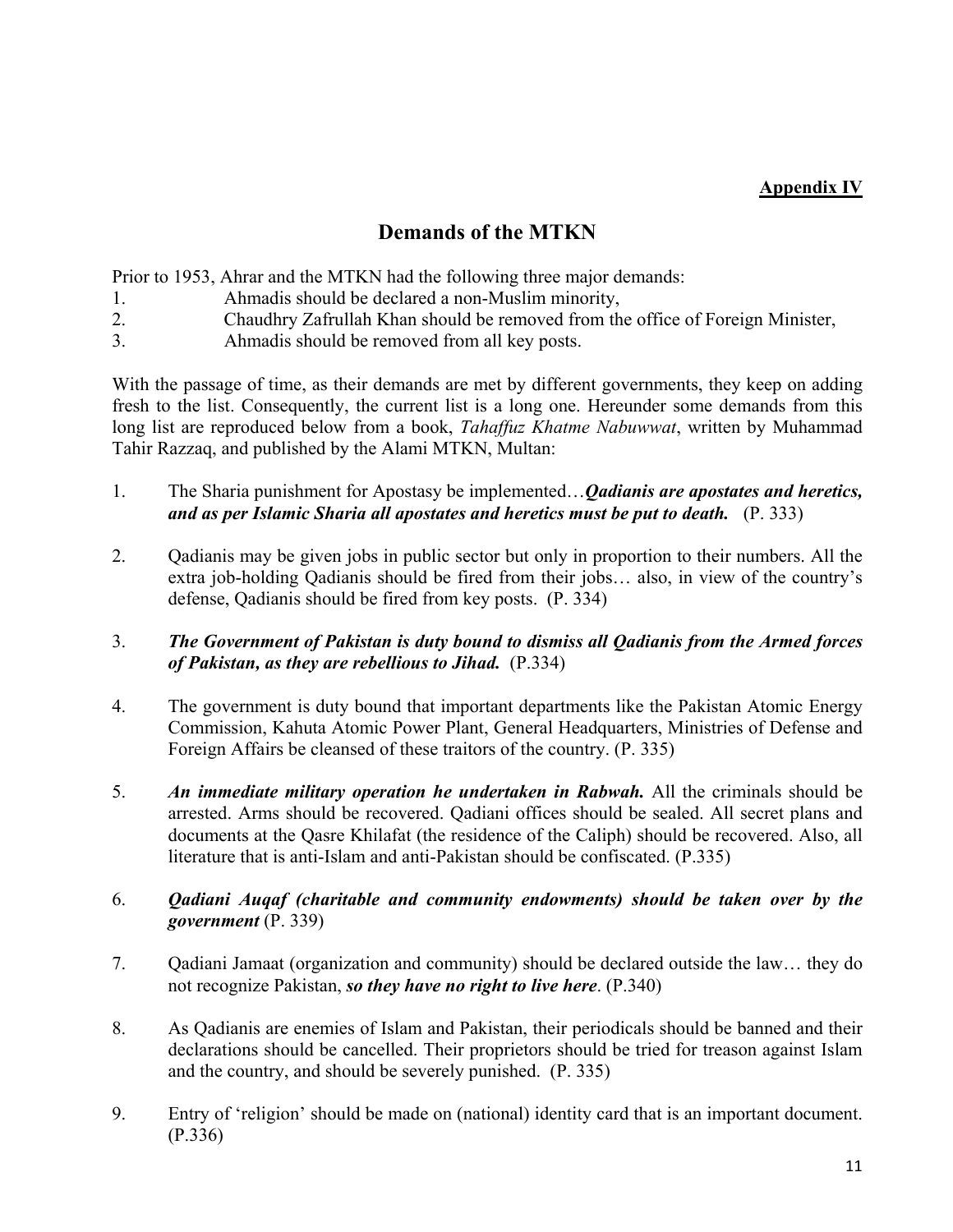- 10. Qadianis should be forbidden to use Islamic epithets. They should not be permitted to give themselves Islamic names. (P.336)
- 11. The U.S; Israel, Russia and India are bitter enemies of Pakistan;… (so) Qadianis should not be allowed to visit these countries. (P. 335)
- 12. Qadianis should be forbidden to call themselves Ahmadis and to call their community as Ahmadiyya Community. With reference to Mirza Ghulam Ahmad Qadiani they should be called Ghalam or Qadiani and their community should be called Ghulamiyya or Jamaat Qadianiyya. (P. 336)
- 13. Essays on the subject of End of Prophethood in the light of Quran and Hadith should be obtained from recognized Ulama and be included in the curricula of schools, colleges and universities. Also, basic information should be imparted (to students) simultaneously on the Mischief of Qadianiyyat, its founder and this community. (P. 337)
- 14. A department to Protect the End of Prophethood should be established it government level. Its charter should be the propagation and publicity of the dogma of the End of Prophethood, and to repulse Qadianiyyat. (P. 337)
- 15. The dogma of End of Prophethood should be propagated on radio and television. (P. 338)
- 16. Major roads, institutions, schools, colleges, universities, hospitals, dispensaries, libraries, neighborhoods, villages, towns and mosques etc should be named after the Mujahidin and martyrs of the End of Prophethood (P. 338)
- 17. Village chiefdoms should be taken away from Qadianis. (P. 338)

etc. etc.

Note: *Emphasis added*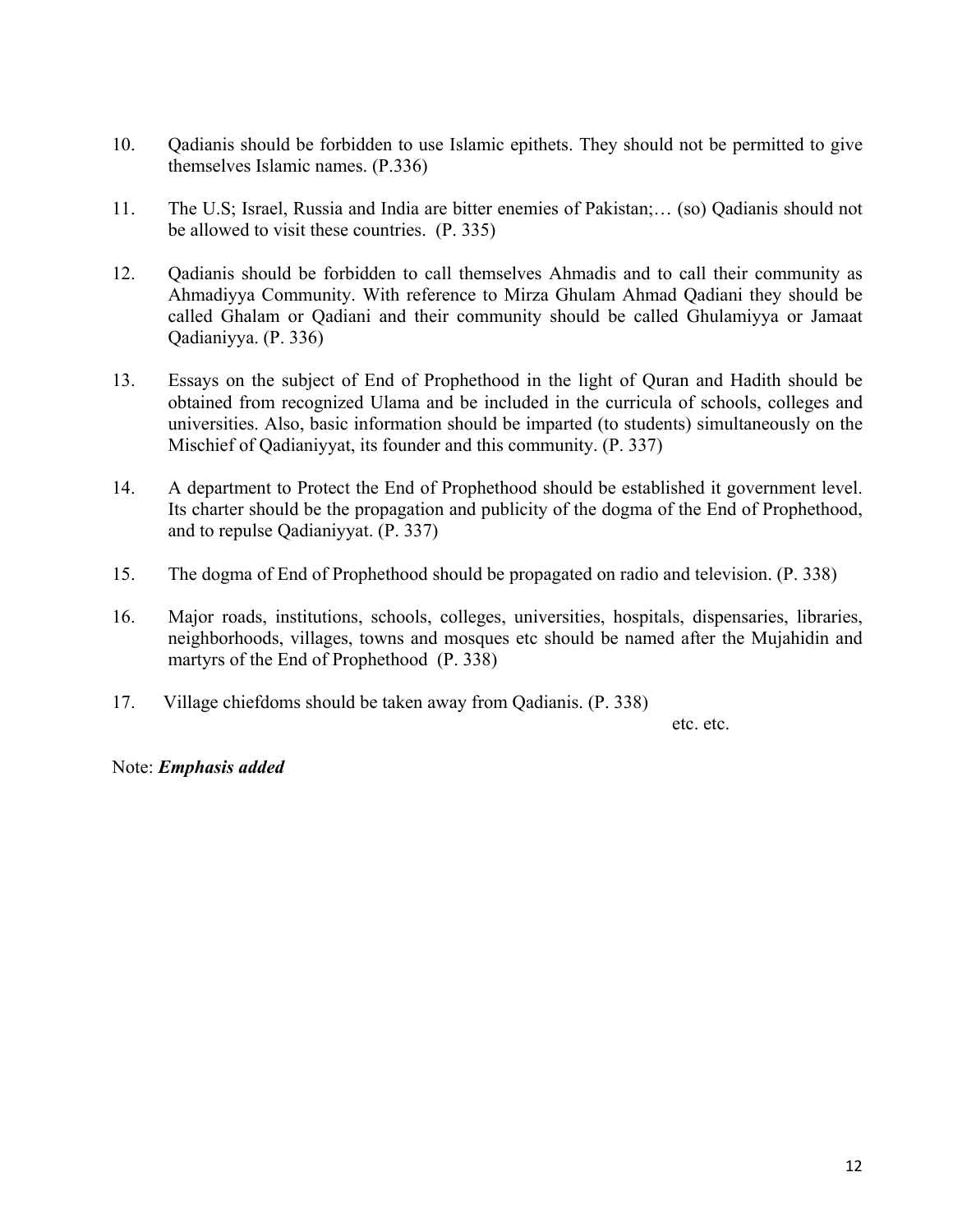### **Appendix V**

## **The MTKN's Plan of Action**

The MTKN, encouraged by permissive attitude of the government and the society towards religious intolerance and obscurantism, feels no need to be discreet and secretive about its operational plans. It has published its line of action in the book*, Tahaffuz Khatme Nabuwwat*, written by Muhammad Tahir Razzaq and published by the MTKN in 1995 (its third edition). Part of the action list is translated below:

### 1. *Mujahidin of Khatme Nabuwwat (End of Prophethood) should declare Jihad against Qadianiat, under the leadership of these holy men (of the MTKN).* (P. 304)

2. Hawks of Khatme Nabuwwat are urged to apprehend and hand over to the police such Qadianis who put on the badges of Holy *Kalima* (Islamic creed) on their profane chests, and get a criminal case registered against them under PPC 295C (the blasphemy law). Also, make a report to the police under PPC 295C and 298C *(the Ahmadi-specific law)* against Qadianis who display the kalima or any Quranic verse at their houses, businesses or places of worship. Get these inscriptions removed through the police; if they are reluctant, move the court immediately. (P. 312)

3. Make the people socially boycott Qadianis. Muslims should buy nothing from Qadianis' shops and Muslim shopkeepers should sell nothing to Qadianis. If there is a Qadiani doctor in your neighborhood, stop the Muslims from visiting the loathsome character. Do not let the Muslims attend Qadianis' weddings and other social occasions. Be watchful against a Qadiani offering prayers at your mosque. If you find one, hand over the damned to the police immediately. Be extra mindful against any Qadiani who is employed in any office and is posing as a Muslim or is trying to obtain a job abroad. (P. 312)

4. Make out a list of Qadiani officials and keep strict watch over them. (P. 307)

5. No Qadiani dead can be buried in Muslims' graveyard. If Qadianis attempt such an outrage in your area, contact the police immediately. (P. 310)

- 6. Just as Qadiani dead are to be boycotted, their product must be boycotted as vehemently. (P. 310)
- 7 *Three most evil races created Qadianiat and nourished it; whatever depravity is found separately in the English, the Jews and the Hindus, is found collectively in Qadianiat (P. 319)… Qadianis should not be allowed to visit the US, Israel, Russia and India. (P. 335)*
- 8. *The security of the Islamic world demands that this Jewish agent (Professor Dr Abdus Salam, an Ahmadi) should be done away with.* (P. 315)
- 9. Implement total social boycott of Qadiani students. Their cutlery and crockery should be set apart. (P. 305)